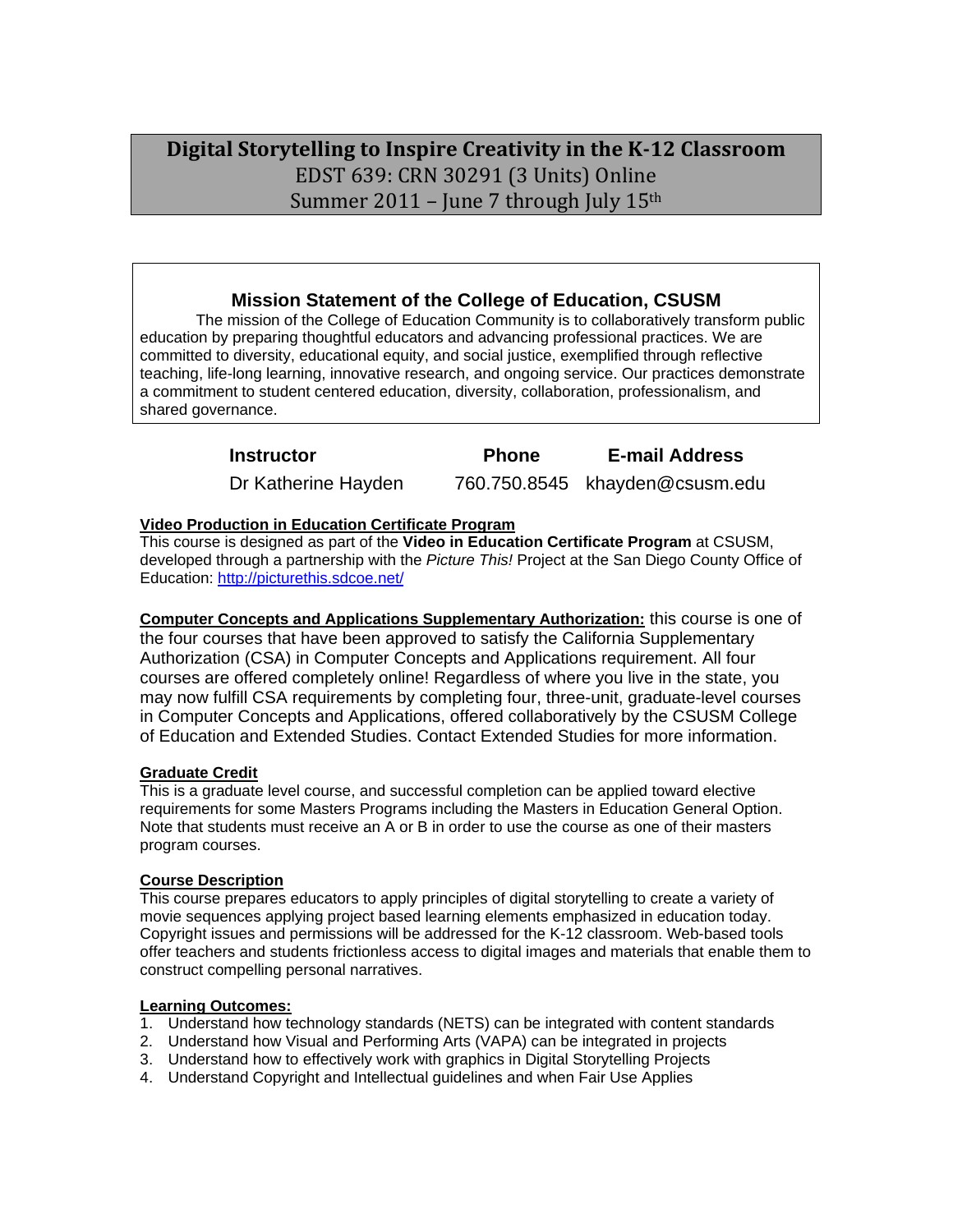- 5. Plan and implement a digital storytelling project based that targets NETS, VAPA and specific K-12 academic standards.
- 6. Assess and reflect on the outcomes of implementing a technology-based project in a K-12 classroom.

# **Required Text and Materials:**

- Gura, M. (2008). *Visual Arts Units for All Levels*. Published by the International Society for Technology in Education. ISBN 978‐1‐56484‐242‐8
- Frazel, M. Digital Storytelling Guide for Educators (2009). Published by the International Society for Technology in Education. ISBN 978‐1‐56484‐259‐6
- Up to Date Computer and Operating System that provides software for digital editing, video editing and photo manipulation. Free tools are available online.
- Still Digital Camera that can be connected to a computer through USB port
	- o Optional: digital video camera with cables for downloading to computer
- Access to K‐12 classroom, or group of K‐12 students, for field‐testing a technology lesson.

# **Plagiarism and Cheating**

All work submitted for this course should reflect students' efforts. When relying on supporting documents authored by others, cite them clearly and completely using American Psychological Association (APA) manual,  $6<sup>th</sup>$  edition. Failure to do so may result in failure of the course. Please be sure to read and understand the university policy on plagiarism and cheating, as it will be strictly enforced. Academic dishonestly will not be tolerated and will result in a failing grade for this course and will be reported to the University. APA online resources:

CSUSM Library: http://lib2.csusm.edu/subject-guide/55-APA-Style-Help?tab=332

# **Attendance Policy**

In this online course, It is expected that all students will have an active presence in the online community, or you cannot receive a grade of A or A-; if you are inactive for one week or more, you cannot receive a grade of B+ or B. If you have extenuating circumstances, you should contact the instructor as soon as possible. Organize each week so that you **visit the Cougar Course (CC) shell every 2-3 days.** This will provide you the opportunity to stay in touch with the module assignments and discussions. You will need to use an up-to-date computer and operating system that has the ability and speed to use **Cougar Courses** and participate in activities, as well as play sound files and movie clips. **It is your responsibility to check these capabilities out as soon as you begin the course** and have a plan for completing and accessing these resources regularly. Note that assignment documents must be completed in Microsoft Office (Word, PowerPoint and/or Excel). *Modules begin on Tuesday each week and end on Monday the following week except when there is a holiday. Initial posts for each module are due on Friday after the module start date to allow for responses prior to the end of the course week (Monday).* 

# **Grading Policy**

 be negatively affected as a result of proof reading oversight. Each written assignment will be Consult American Psychological Association (APA) Manual, 6<sup>th</sup> edition for citation guidance. IT is expected that all required work will be submitted on time, and that students will proofread and edit their assignments prior to submission. Students will ensure that all text is error-free (grammar, spelling), and ideas are logically and concisely presented. Each assignment grade will graded approximately 80% on content and context (detail, logic, synthesis of information, depth of analysis, etc.), and 20% on mechanics (grammar, syntax, spelling, format, uniformity of citation, etc.). All citations, where appropriate, will use American Psychological Association (APA) format.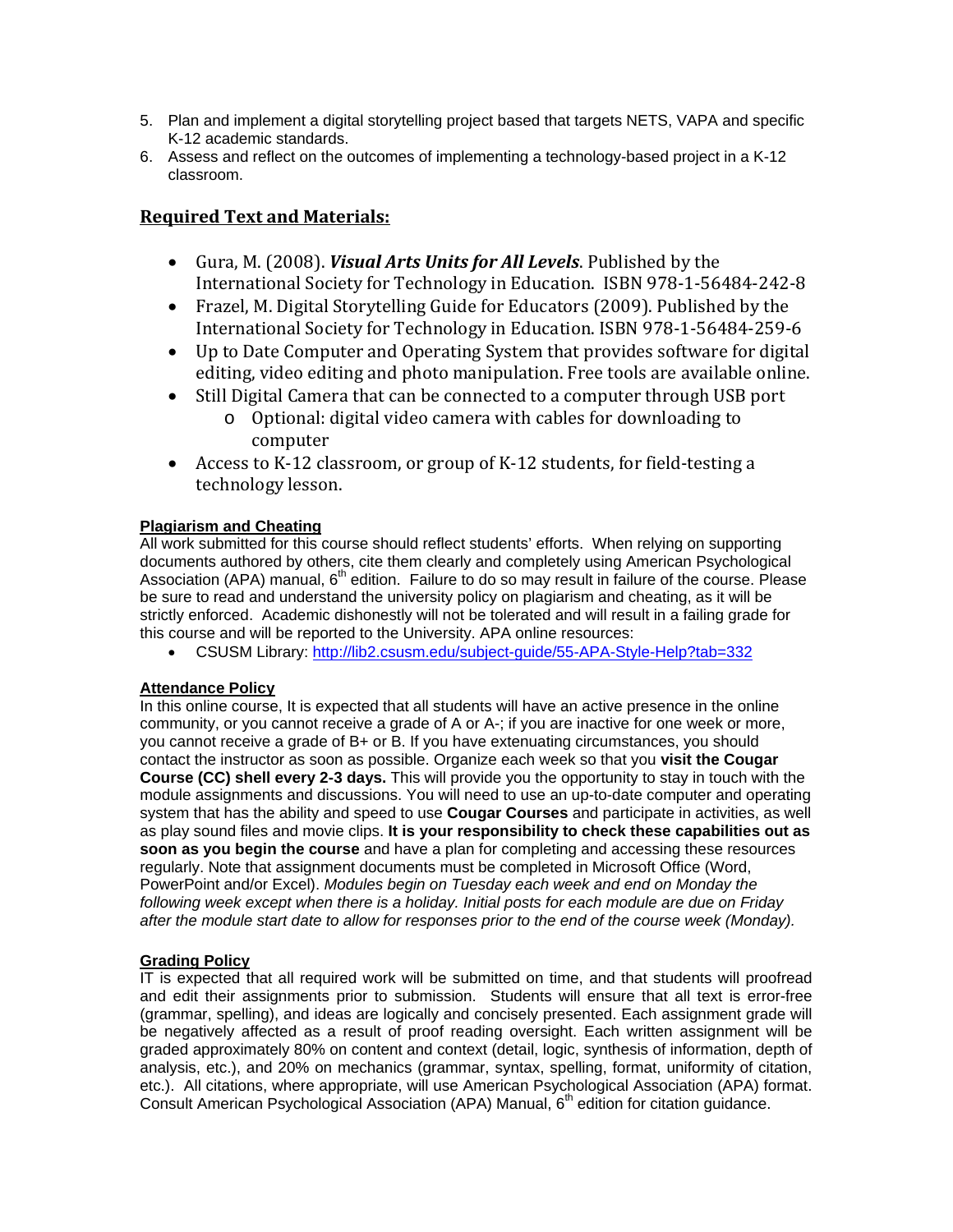#### **Late Assignments:**

Assignments are due by midnight on the date specified. Late assignments will receive a penalty of 5% per day. Students must submit all assignments at an acceptable level to pass the course.

#### **Discussion Forum Postings (Value Added Model)**

When replying to a posting in the discussion area (or through a Web Blog) by another student, instructor, or guest, you must **refer to the person by name and refer to their comments** within your posting. **To Add Value**, your response must do one of the following: **give an example** of what the prior post described; **provide a different perspective** of the topic posted; OR **expand upon the idea** posted in the message by including more detail and depth. The instructor will provide feedback in the first few modules to support understanding of this concept. Peers will also be asked to review how others conform to this aspect of the course discussions.

**Assignment Questions:** There is a **Questions** Forum in the Moodle course shell. This section is included to allow everyone the benefit of having access to instructor responses to questions about the course, activities, and/or assignments. Please review the posted questions before posting your question(s). Instructor will respond to posts within 48 hours. If you do not have a response by 48 hours, please contact the instructor directly by email or phone. Students may also respond to questions when they have information that will help other students.

**Cougar Courses Help:** Cougar Courses uses a Moodle interface. Contact the CSUSM help desk for support if needed. Their location and hours are listed on the web: http://www.csusm.edu/iits/support/studenthd/index.html Be sure to leave a phone number and/or email if you leave a message at the help desk regarding a problem you are having. They can help with all technical aspects of the Cougar Courses environment including problems with accessing files, uploading assignments, and using Cougar Courses tools. **If you write to the instructor about a problem with Cougar Courses,** please confirm that you have communicated with the Help Desk first and refer to who replied to your question. Student resources and login for Courgar Courses: http://cc.csusm.edu/

### **Important Considerations:**

- Assignments are due when noted in the module and/or assignment link.
- **All assignments should be based on thoughtful reflection**, and submitted only after final edits, proof-read and word-processed. The university has a 2500-word writing requirement for each course that is met through the course reflections, assignments and discussions in the forum. Use Microsoft Word for any Word Processed documents, but post directly to the forum discussions instead of posting a file.
- **Contact instructor in advance** of any extended absence to accessing and contributing to module activities. If you contact the instructor about an absence, suggest a timeline for how you will make up missed sessions, contribute to group work, and if there is a need for an alternative assignment.
- **Grading of coursework** will be based on adherence to the assignment guidelines, evidence of application of course readings and resources, and clear evidence of specified revisions, clarity, and coherence, in revised work. Points are deducted for spelling and/or grammar errors.
- Remember to cite all information obtained from others completely in APA 5<sup>th</sup> Edition format. References are required.

## **Course Modules**

There are 8 modules in the course. The Modules are called:

1. Incorporating Technology and Visual Arts in the Classroom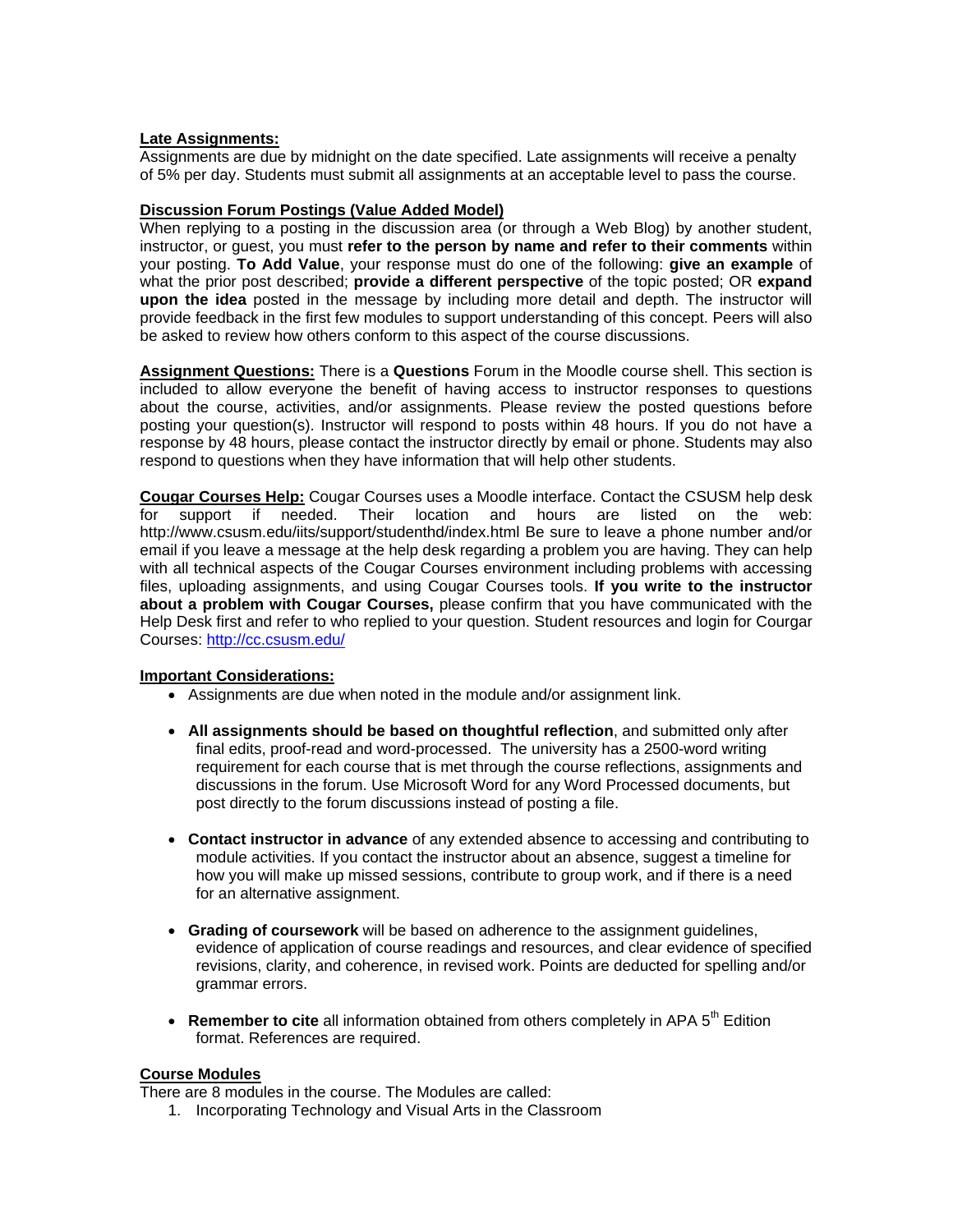- 2. Working with Graphics Files
- 3. Copyright and Intellectual Property Rights in the Classroom and Beyond
- 4. Planning Digital Arts Projects
- 5. Assessing Digital Arts Projects
- 6. Design an Instructional Unit
- 7. Publishing and Sharing Projects
- 8. Reflection and Next Steps in the Classroom

### **Resources:**

Digital Storytelling: http://electronicportfolios.org/digistory/

Center for Digital Storytelling at Berkeley: http://www.storycenter.org/index1.html Digitales: Bernajean Porter: http://www.digitales.us/

Dr. Helen Barrett: http://electronicportfolios.org/digistory/

Daniel Meadows and the digital documentary model: http://www.photobus.co.uk/ Ken Burns Photo Technique with iMovie Software:

http://multimedia.journalism.berkeley.edu/tutorials/video/imovie/photos-kenburns/ 50 Web 2.0 tools for creating stories: http://cogdogroo.wikispaces.com/50+Ways Digital Video in the Classroom

http://edtech.guhsd.net/video/videoideas.html

Free Audio stories for kids: http://storynory.com/

Digital Storytelling Site from University of Houston: http://digitalstorytelling.coe.uh.edu

Convert text to movie for fun: http://www.xtranormal.com/watch/6120843

# **Course Assignments:**

| Weekly Forum and Journal Postings (Participation)  | 20 points  |
|----------------------------------------------------|------------|
| Graphic Activity (Module 2)                        | 5 points   |
| Copyright Activity (Module 3)                      | 5 points   |
| Digital Storytelling Project Planning (Module 4-5) | 10 points  |
| Lesson (Module 6)                                  | 20 points  |
| Management Plan (Module 6)                         | 10 points  |
| Pilot Lesson Reflection (Module 7)                 | 5 points   |
| Technology - Self Assessment Module 7)             | 5 points   |
| <b>Readings and Quizzes</b>                        | 20 points  |
| <b>Total</b>                                       | 100 points |

# **Grading Scale**

| $A = 93-100$  | $A = 90-92$       | $B+ = 86-89$ | $B = 83 - 86$ |
|---------------|-------------------|--------------|---------------|
| $B = 80-82$   | $C_{+}$ = 77-79   | $C = 73-76$  | $C - 70 - 72$ |
| $D = 60 - 69$ | $F = 59$ or lower |              |               |

# **Course Schedule**

There are 9 modules in the course counting Module 0. The Modules are called:

|  | <b>Getting Started</b>                                    | Week 1 |
|--|-----------------------------------------------------------|--------|
|  | Incorporating Technology and Visual Arts in the Classroom | Week 1 |
|  | <b>Working with Graphics Files</b>                        | Week 2 |